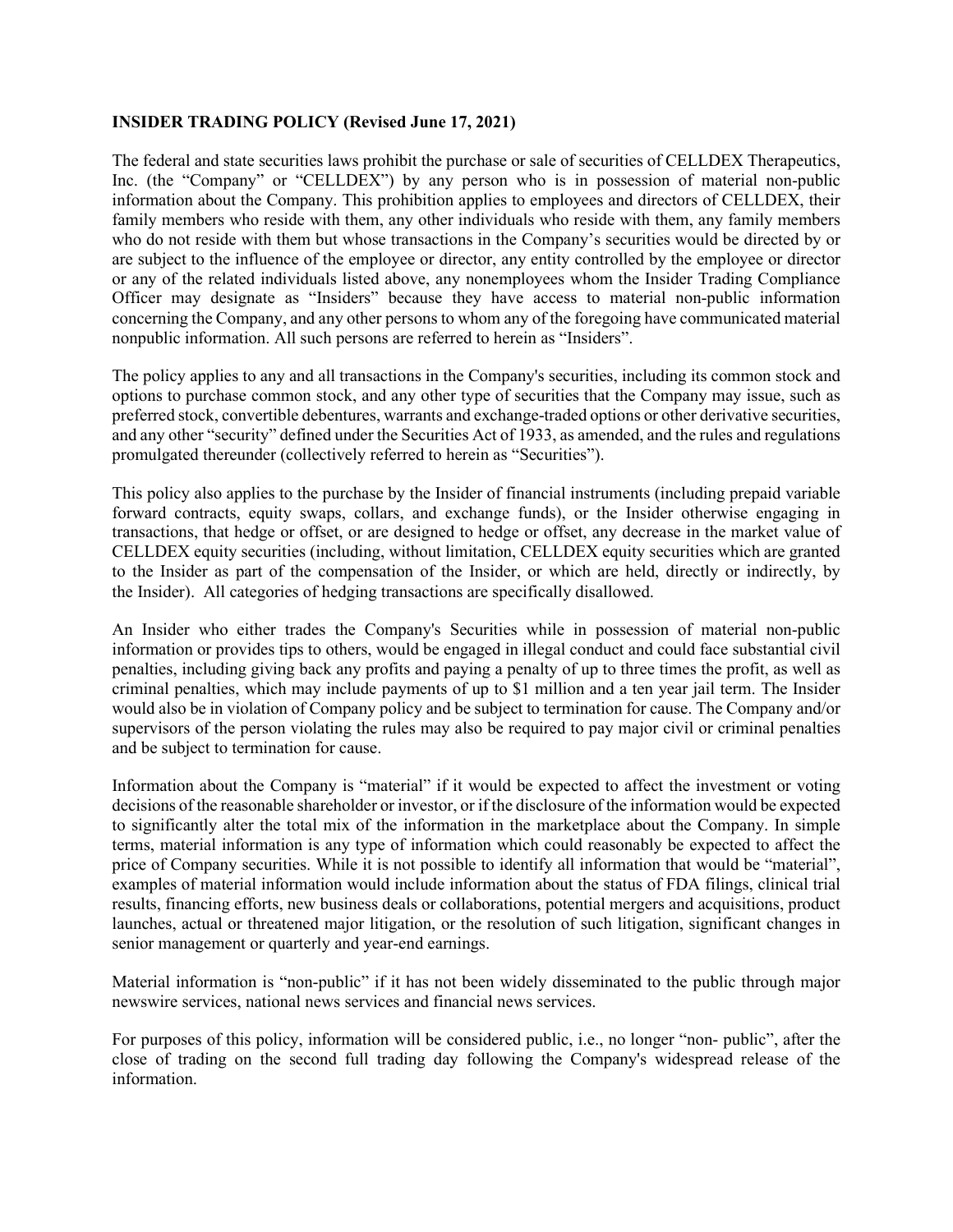Before engaging in any transaction involving the Company's Securities, all employees and directors must obtain prior approval from the Insider Trading Compliance Officer ("Compliance Officer"). This will enable you to consult with the Compliance Officer for guidance as to whether you are in possession of any material non-public information about the Company. In general, you will be required to wait until the second business day after a public announcement about a material event has been made before trading in the Company's securities.

*Insider Trading Compliance Officer*. The Company has designated the Chief Financial Officer as its Compliance Officer. The Compliance Officer is responsible for administering this policy and monitoring and enforcing compliance. Any Insider who violates this policy or knows of any such violation by any other Insiders, must report the violation immediately to the Compliance Officer. The Compliance Officer will maintain as Company records all documents required by the provisions of this policy and all required SEC reports related to insider trading including Forms 3, 4, 5 and 144 and Schedules 13D and 13G. The Compliance Officer will designate and announce special blackout periods during which no Insider may trade in Company Securities. The Compliance Officer will review and either approve or prohibit in his or her sole discretion all proposed trades by Insiders with advice from the Company's outside legal counsel. In the event the Compliance Officer is unavailable, all proposed trades shall be approved by the President and CEO. The Compliance Officer may not trade in Company securities unless the President and CEO with advice from the Company's outside legal counsel has previously approved the trade.

*Section 16 Individuals*. From time to time the Board of Directors designates certain persons as the directors, officers and key employees who are subject to the reporting provisions and trading restrictions of Section 16 of the Securities Exchange Act of 1934, as amended (the "Exchange Act") and the underlying rules and regulations promulgated by the SEC. No Section 16 Individual may trade in Company Securities until the person trading has notified the Compliance Officer in writing of the amount and nature of the proposed trade(s) and the Compliance Officer has approved the trade(s) in writing.

*Trading Windows for All Insiders*. All Insiders who are NOT in possession of material non- public information concerning the Company may trade in Company Securities only during the quarterly Trading Window (as defined herein). Each quarter, the window opens beginning at the close of trading on the second full trading day following the Company's widespread public release of quarterly or year-end earnings and ends on the fifteenth day of the last month of the quarter (the "Trading Window"). Even if there is a Trading Window open, persons who are in possession of material non-public information may not trade in Company Securities. No Insider may trade in Company Securities outside of the applicable trading windows or during any special blackout periods that the Compliance Officer may designate. No Insider may disclose to any outside third party that a special blackout period has been designated.

*Exception for Rule 10b5-1 Trading Plans*. A Rule 10b5-1 trading plan is a trading plan adopted pursuant to Rule 10b5-1 ("Rule 10b5-1") promulgated under the Securities Exchange Act of 1934. Trades in the Company's securities that are executed pursuant to a Rule 10b5-1 trading plan are not subject to the prohibition on trading while in possession of material non-public information (i.e. approval procedures and Trading Windows) contained in this Insider Trading Policy, so long as the Insider and the Rule 10b5-1 trading plan are in full compliance with the Company's Rule 10b5-1 trading plan guidelines and policies, as in effect from time to time.

*Employee Stock Purchase Plan*. The trading prohibitions and restrictions of this policy do not apply to periodic contributions by the Company or employees to employee benefit plans (e.g., ESPP, pension or 401(k) plans) which are used to purchase Company securities pursuant to the employees advance instructions. However, no employee may alter their instructions regarding the purchase or sale of Company securities in such plans when in possession of material non-public information.